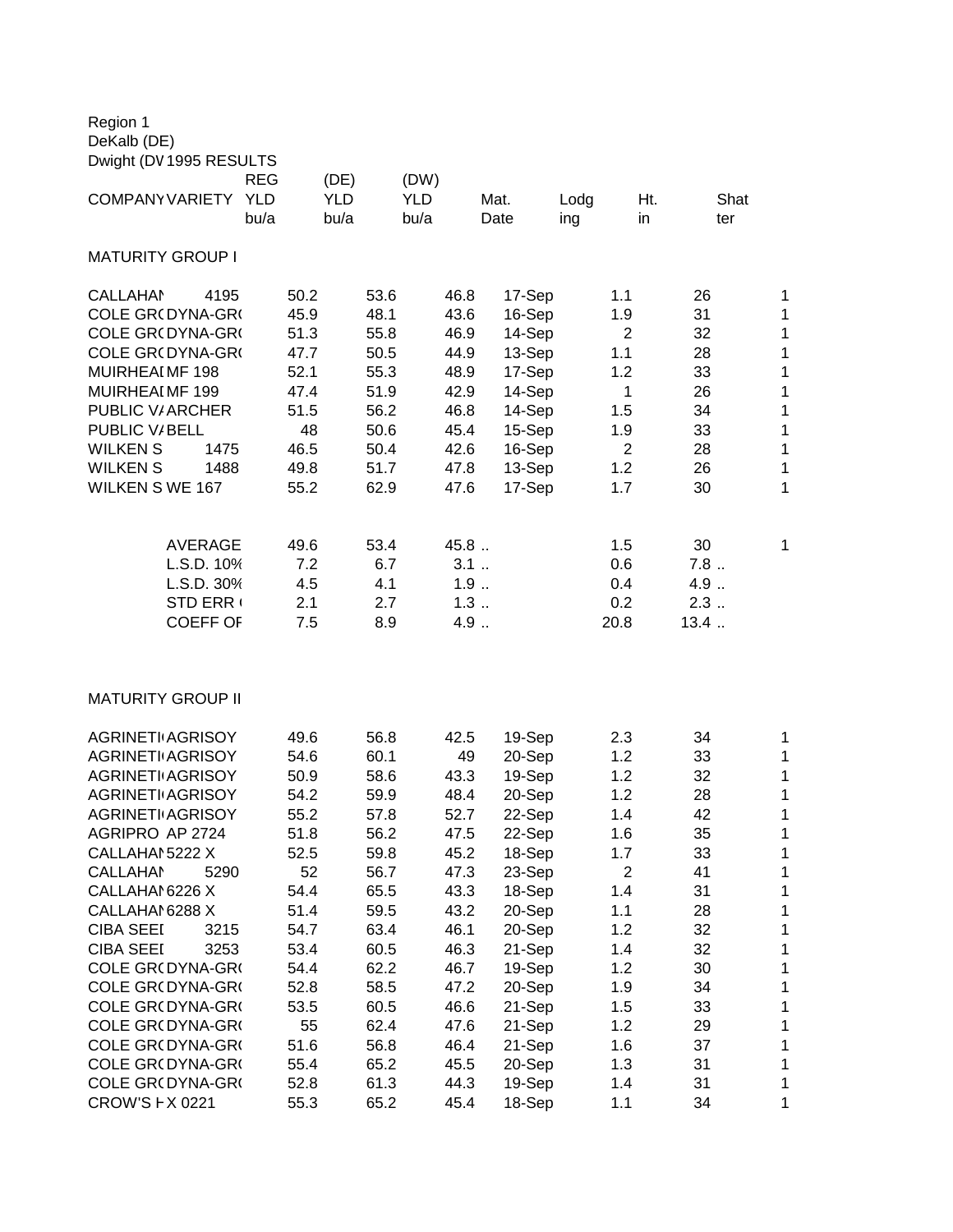| CROW'S F X 0226         |      | 54.3         | 60.9         | 47.7         | 22-Sep           | 2.2            | 38 | 1            |
|-------------------------|------|--------------|--------------|--------------|------------------|----------------|----|--------------|
| DAIRYLANDSR-220 S       |      | 52.3         | 59.4         | 45.2         | 20-Sep           | 1.7            | 35 | $\mathbf{1}$ |
| DAIRYLANDSR-244         |      | 48.6         | 50.6         | 46.5         | 22-Sep           | 1.7            | 34 | $\mathbf{1}$ |
| DAIRYLANDSR-250 S       |      | 50           | 55.6         | 44.4         | 22-Sep           | 1.5            | 35 | 1            |
| DAIRYLANDSR-277         |      | 52.3         | 57.1         | 47.5         | 22-Sep           | 1.9            | 37 | 1            |
| DEKALB GCX 232          |      | 54.7         | 62           | 47.5         | 21-Sep           | 1.3            | 30 | 1            |
| DEKALB GCX 250 B        |      | 53.5         | 62.4         | 44.6         | 19-Sep           | 1.4            | 34 | 1            |
| DEKALB GCX 252          |      | 54.9         | 60.4         | 49.3         | 21-Sep           | 2.2            | 38 | 1            |
| DEKALB GCX 267          |      | 53           | 56.1         | 49.9         | 19-Sep           | 2.4            | 35 | 1            |
| DEKALB GCX 289          |      | 54.8         | 59.8         | 49.8         | 22-Sep           | 1.7            | 38 | 1            |
| <b>DERAEDT</b>          | 2221 | 52           | 59.2         | 44.8         | 19-Sep           | 1              | 28 | 1            |
| DERAEDT                 | 2333 | 54.6         | 60.6         | 48.6         | 20-Sep           | 1.3            | 35 | 1            |
| <b>DERAEDT</b>          | 2345 | 53.5         | 58.8         | 48.3         | 20-Sep           | 1.2            | 31 | 1            |
| <b>DERAEDT</b>          | 2707 | 52.7         | 61.8         | 43.7         | 21-Sep           | $\overline{2}$ | 38 | 1            |
| GOLDEN I H-1211         |      | 53.5         | 60.1         | 46.9         | 19-Sep           | 1.4            | 33 | 1            |
| GOLDEN FH-1213          |      | 51.9         | 57.8         | 46           | 18-Sep           | 1.6            | 35 | 1            |
| GOLDEN FH-1263          |      | 51           | 56.5         | 45.5         | 21-Sep           | 1.3            | 32 | 1            |
| GOLDEN FH-1264          |      | 53.5         | 58.7         | 48.2         | 21-Sep           | 1.4            | 33 | $\mathbf{1}$ |
| GOLDEN  H-1269          |      | 51.5         | 57.2         | 45.9         | 17-Sep           | 1.4            | 34 | 1            |
| GOLDEN I H-1271         |      | 54.4         | 55.1         | 53.8         | 21-Sep           | 1.6            | 36 | 1            |
| GOLDEN I X-254          |      | 53           | 58.5         | 47.4         | 21-Sep           | 1.6            | 32 | 1            |
| GOLDEN I X-279          |      | 52.4         | 58.3         | 46.5         | 22-Sep           | 1.2            | 29 | 1            |
| GREAT LA GL 2415        |      | 55.4         | 62.8         | 47.9         | 21-Sep           | 1.3            | 33 | 1            |
| GREAT LA GL 2656        |      | 55.5         | 61.8         | 49.1         | 22-Sep           | 1.3            | 31 | 1            |
| GREAT LA GL 2745        |      | 52.4         | 55.8         | 49           | 22-Sep           | 2.3            | 35 | 1            |
| GRIFFITH PL 1452 X      |      | 53.7         | 60.7         | 46.8         | 20-Sep           | 2.1            | 34 | 1            |
| GRIFFITH PL 2025        |      | 55.3         | 62           | 48.6         | 20-Sep           | 1.6            | 33 | 1            |
| GRIFFITH PL 3307 X      |      | 51.8         | 60.5         | 43.1         | 19-Sep           | 1.3            | 33 | 1            |
| GROWMAIHS 2127          |      | 49           | 60.5         | 37.5         | 16-Sep           | 1.2            | 30 | 1            |
| GROWMAIHS 2230          |      | 53.2         | 59.6         | 46.9         | 18-Sep           | 1.5            | 29 | 1            |
| GROWMAIHS 2602          |      | 52.7         | 56.2         | 49.2         | 20-Sep           | 1.4            | 31 | 1            |
| <b>GROWMAIHS E 293</b>  |      | 48.8         | 54.4         | 43.3         | 23-Sep           | 1.6            | 34 | 1            |
| <b>GROWMAIHS HT 261</b> |      | 52.6         | 57.2         | 48           | 22-Sep           | 1.3            | 37 | 1            |
| <b>GUTWEIN</b>          | 7242 | 50.1         | 57.7         | 42.5         | 20-Sep           | 1.4            | 31 | $\mathbf{1}$ |
| <b>GUTWEIN</b>          | 7272 | 53.4         |              |              |                  |                | 32 | 1            |
| <b>GUTWEIN</b>          | 7277 | 52.3         | 58.7<br>57.5 | 48.1<br>47.1 | 22-Sep<br>22-Sep | 1.9<br>1.7     | 34 | 1            |
| HENKEL SSS 518          |      |              | 60.7         | 51.1         |                  | 1.2            | 34 |              |
| HENKEL SSS 5195         |      | 55.9<br>53.3 |              | 46.8         | 20-Sep           |                | 35 | 1            |
|                         |      |              | 59.7         |              | 21-Sep           | 1.7            |    | 1            |
| HENKEL SSS 5235         |      | 52.7         | 57           | 48.4         | 22-Sep           | 1.7            | 34 | 1            |
| HENKEL SSS 5238         |      | 50.2         | 55.4         | 44.9         | 22-Sep           | 1.1            | 32 | 1            |
| I.C.I. SEEDD-236        |      | 55.7         | 63.6         | 47.8         | 18-Sep           | 1.4            | 32 | $\mathbf{1}$ |
| I.C.I. SEEDD-260        |      | 54.9         | 61.3         | 48.4         | 20-Sep           | 1.5            | 31 | 1            |
| I.C.I. SEEDD-278        |      | 52.8         | 56.5         | 49           | 22-Sep           | 2.3            | 33 | $\mathbf 1$  |
| <b>INTERSTA</b>         | 9225 | 55.6         | 63           | 48.2         | 20-Sep           | 1.3            | 30 | 1            |
| <b>INTERSTA</b>         | 9327 | 53.4         | 58.3         | 48.5         | 22-Sep           | 1.4            | 33 | 1            |
| <b>INTERSTA</b>         | 9529 | 55.3         | 59.9         | 50.6         | 21-Sep           | 1.3            | 32 | 1            |
| KALTENBEKB 245          |      | 56.4         | 65.6         | 47.3         | 19-Sep           | 1.2            | 31 | 1            |
| KALTENBEKB 254          |      | 55.6         | 63.7         | 47.5         | 21-Sep           | 1.8            | 34 | $\mathbf{1}$ |
| KALTENBEKB 274          |      | 54.1         | 60.8         | 47.5         | 23-Sep           | 1.3            | 31 | $\mathbf{1}$ |
| KALTENBEKB 285          |      | 55.1         | 61.9         | 48.3         | 21-Sep           | 1.2            | 32 | 1            |
| <b>KRUGER \$K-2303</b>  |      | 50.2         | 59.8         | 40.5         | 19-Sep           | 1.8            | 31 | 1            |
| <b>KRUGER {K-2323+</b>  |      | 57.1         | 65.4         | 48.8         | 20-Sep           | 1.3            | 32 | 1            |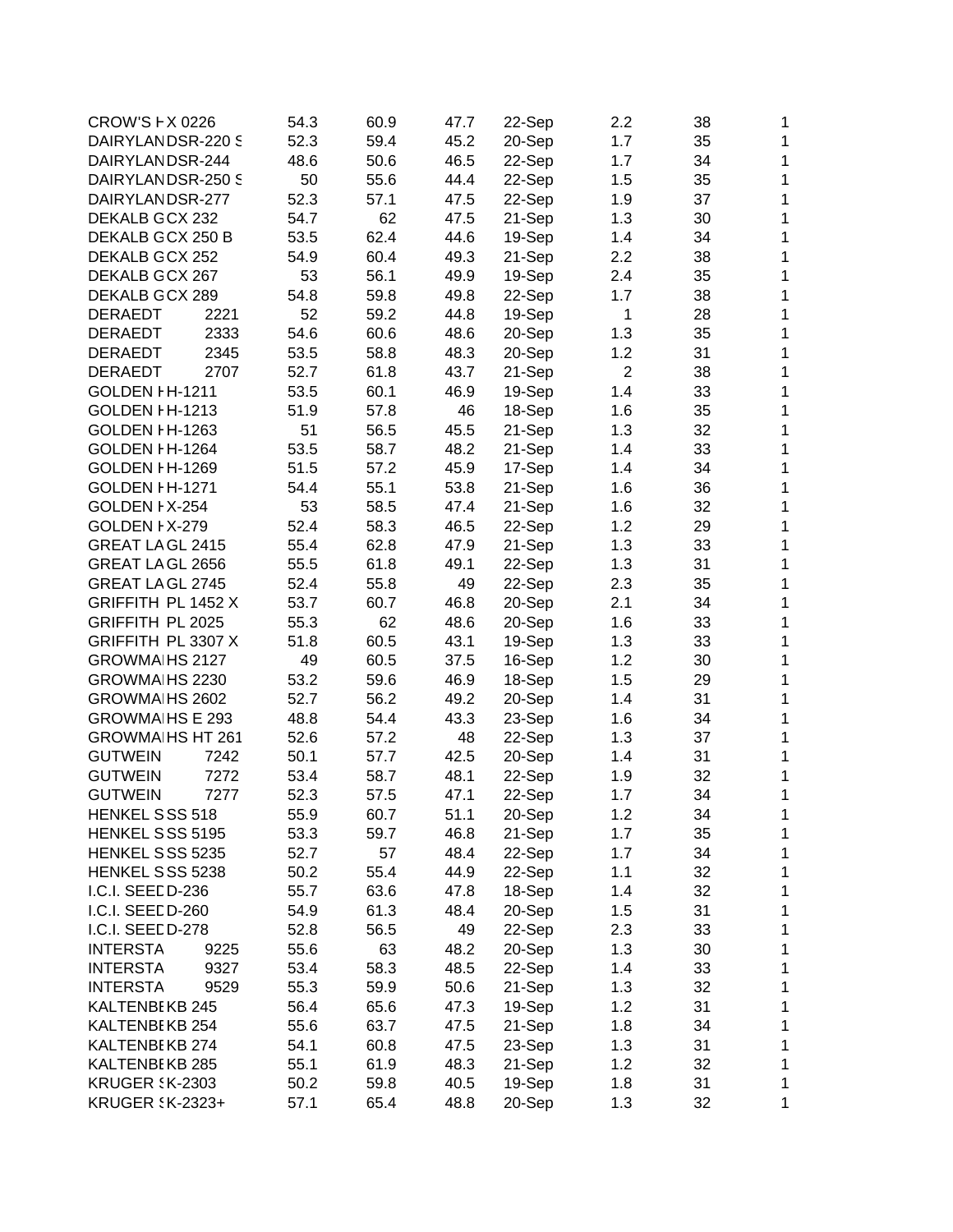| <b>KRUGER \K-2434</b>   |      | 52.8 | 60.8 | 44.8 | 19-Sep | 1.3            | 33 | 1            |
|-------------------------|------|------|------|------|--------|----------------|----|--------------|
| <b>KRUGER \$K-2515</b>  |      | 55.5 | 63.7 | 47.4 | 19-Sep | 1.1            | 31 | $\mathbf{1}$ |
| <b>KRUGER \$K-2707</b>  |      | 53.4 | 60.6 | 46.1 | 21-Sep | 1.5            | 38 | $\mathbf{1}$ |
| <b>KRUGER \$K-2800</b>  |      | 56.4 | 60.8 | 51.9 | 23-Sep | 1.2            | 34 | 1            |
| <b>KRUGER \$K-2828</b>  |      | 53.7 | 59.8 | 47.7 | 23-Sep | 1.2            | 32 | 1            |
| <b>KRUGER \$K-2838</b>  |      | 53.2 | 58.9 | 47.6 | 22-Sep | 1.2            | 34 | 1            |
| <b>KRUGER \$K-2928</b>  |      | 54.6 | 59.4 | 49.9 | 22-Sep | 1.2            | 31 | 1            |
| <b>KRUGER SK-2928+</b>  |      | 52.4 | 60.1 | 44.8 | 22-Sep | 1.9            | 37 | 1            |
| <b>KRUGER \$K-3030</b>  |      | 51.7 | 56.9 | 46.5 | 22-Sep | 1.5            | 33 | 1            |
| KSC/CHALK-2141          |      | 56   | 62.6 | 49.4 | 20-Sep | 1.3            | 28 | 1            |
| KSC/CHALK-2505          |      | 55.3 | 65.6 | 45.1 | 20-Sep | 1.3            | 31 | 1            |
| KSC/CHALK-2626          |      | 54.3 | 60.1 | 48.6 | 20-Sep | 1.6            | 35 | 1            |
| KSC/CHALK-2666          |      | 54.5 | 59.4 | 49.6 | 21-Sep | 2.4            | 36 | 1            |
| KSC/CHALK-2717          |      | 55.8 | 61.9 | 49.7 | 21-Sep | 1.6            | 35 | 1            |
| KSC/CHALK-3003          |      | 47.1 | 49.6 | 44.5 | 24-Sep | 1.6            | 38 | 1            |
| KSC/CHALK-3040          |      | 51.3 | 54.8 | 47.7 | 22-Sep | 1.8            | 37 | 1            |
| KSC/CHALKB-2888         |      | 54.3 | 62   | 46.5 | 22-Sep | $\overline{2}$ | 32 | 1            |
| <b>LATHAM S</b>         | 580  | 54.9 | 57.2 | 52.6 | 19-Sep | 1.7            | 38 | $\mathbf{1}$ |
| <b>LATHAM S</b>         | 590  | 54.7 | 61.4 | 48.1 | 19-Sep | 1.3            | 31 | 1            |
| <b>LATHAM S</b>         | 610  | 50.7 | 58   | 43.5 | 18-Sep | 1.1            | 27 | $\mathbf 1$  |
| <b>LATHAM S</b>         | 660  | 55.5 | 64.5 | 46.5 | 20-Sep | 1.6            | 32 | 1            |
| <b>LATHAM S</b>         | 680  | 52.6 | 59.1 | 46.1 | 21-Sep | 2.1            | 32 | 1            |
| <b>LATHAM S</b>         | 720  | 53.2 | 59   | 47.4 | 22-Sep | 1.4            | 34 | 1            |
| <b>LATHAM S</b>         | 841  | 56.1 | 62   | 50.2 | 22-Sep | 1.1            | 29 | 1            |
| LATHAM SEX 950          |      | 52.1 | 54.8 | 49.4 | 23-Sep | 2.3            | 37 | 1            |
| <b>LEWIS HY</b>         | 283  | 52.2 | 57.5 | 46.8 | 22-Sep | 1.7            | 35 | 1            |
| LG SEEDSLG 6212         |      | 56.3 | 65.5 | 47.2 | 18-Sep | 1.1            | 30 | 1            |
| LG SEEDSLG 6214         |      | 52   | 60   | 43.9 | 18-Sep | 1.2            | 31 | 1            |
| LG SEEDSLG 6244         |      | 52.6 | 57.3 | 47.9 | 20-Sep | 1.5            | 29 | 1            |
| LG SEEDSLG 6275         |      | 55.9 | 63   | 48.7 | 21-Sep | 1.1            | 30 | 1            |
| LG SEEDSLG 6298         |      | 51.5 | 56.5 | 46.5 | 22-Sep | 1.7            | 36 | 1            |
| LG SEEDSNB 2585         |      | 52   | 57.1 | 47   | 20-Sep | 1.5            | 29 | 1            |
| <b>LYNKS SE</b>         | 5256 | 54.8 | 63.2 | 46.3 | 21-Sep | 1.3            | 36 | 1            |
| <b>LYNKS SE</b>         | 5269 | 57   | 61.4 | 52.5 | 22-Sep | 1.8            | 42 | 1            |
| MERSCHN APACHE V        |      | 53.5 | 60.6 | 46.4 | 20-Sep | 1.6            | 35 | 1            |
| MERSCHN CHICKASA        |      | 53.3 | 57.6 | 49.1 | 22-Sep | 1.4            | 35 | 1            |
| MERSCHN CHICKASA        |      | 56.1 | 61.8 | 50.3 | 23-Sep | 1.2            | 31 | 1            |
| <b>MERSCHN MOHAVE I</b> |      | 50.7 | 57.2 | 44.2 | 22-Sep | 1.9            | 33 | 1            |
| <b>MERSCHN MOHAWK</b>   |      | 52.2 | 59   | 45.5 | 19-Sep | 1.5            | 33 | $\mathbf{1}$ |
| MERSCHMMOHEGAM          |      | 56.1 | 64.6 | 47.6 | 20-Sep | 1.5            | 33 | $\mathbf{1}$ |
| MERSCHN NAVAHO I        |      | 51.1 | 57.7 | 44.6 | 20-Sep | 1.8            | 34 | $\mathbf{1}$ |
| <b>MERSCHN SAUK V</b>   |      | 53   | 60.5 | 45.6 | 20-Sep | 1.5            | 32 | 1            |
| <b>MERSCHN SHAWNEE</b>  |      | 54.7 | 60.6 | 48.7 | 22-Sep | 1              | 28 | $\mathbf 1$  |
| MIDWEST G 2100          |      | 54.7 | 65.9 | 43.6 | 18-Sep | 1.2            | 30 | 1            |
| MIDWEST G 2440          |      | 54.6 | 60.6 | 48.7 | 20-Sep | 1.5            | 32 | 1            |
| MIDWEST G 2454          |      | 56.8 | 65.5 | 48   | 20-Sep | 1              | 31 | 1            |
| MUIRHEAI MF 228         |      | 53.5 | 58.5 | 48.6 | 21-Sep | 1.6            | 38 | 1            |
| MUIRHEAI MF 252         |      | 52.2 | 58.2 | 46.1 | 22-Sep | 1.4            | 39 | 1            |
| MUIRHEAI MF 280         |      | 52   | 57.7 | 46.4 | 23-Sep | 1.4            | 35 | $\mathbf{1}$ |
| <b>MYCOGEN</b>          | 277  | 52.8 | 59.1 | 46.5 | 19-Sep | $\overline{2}$ | 32 | $\mathbf{1}$ |
| NORTHRUS 20-91          |      | 56   | 62.3 | 49.8 | 19-Sep | 1.1            | 32 | 1            |
| NORTHRUS 24-92          |      | 53.3 | 61.9 | 44.7 | 15-Sep | 1.5            | 30 | $\mathbf{1}$ |
|                         |      |      |      |      |        |                |    |              |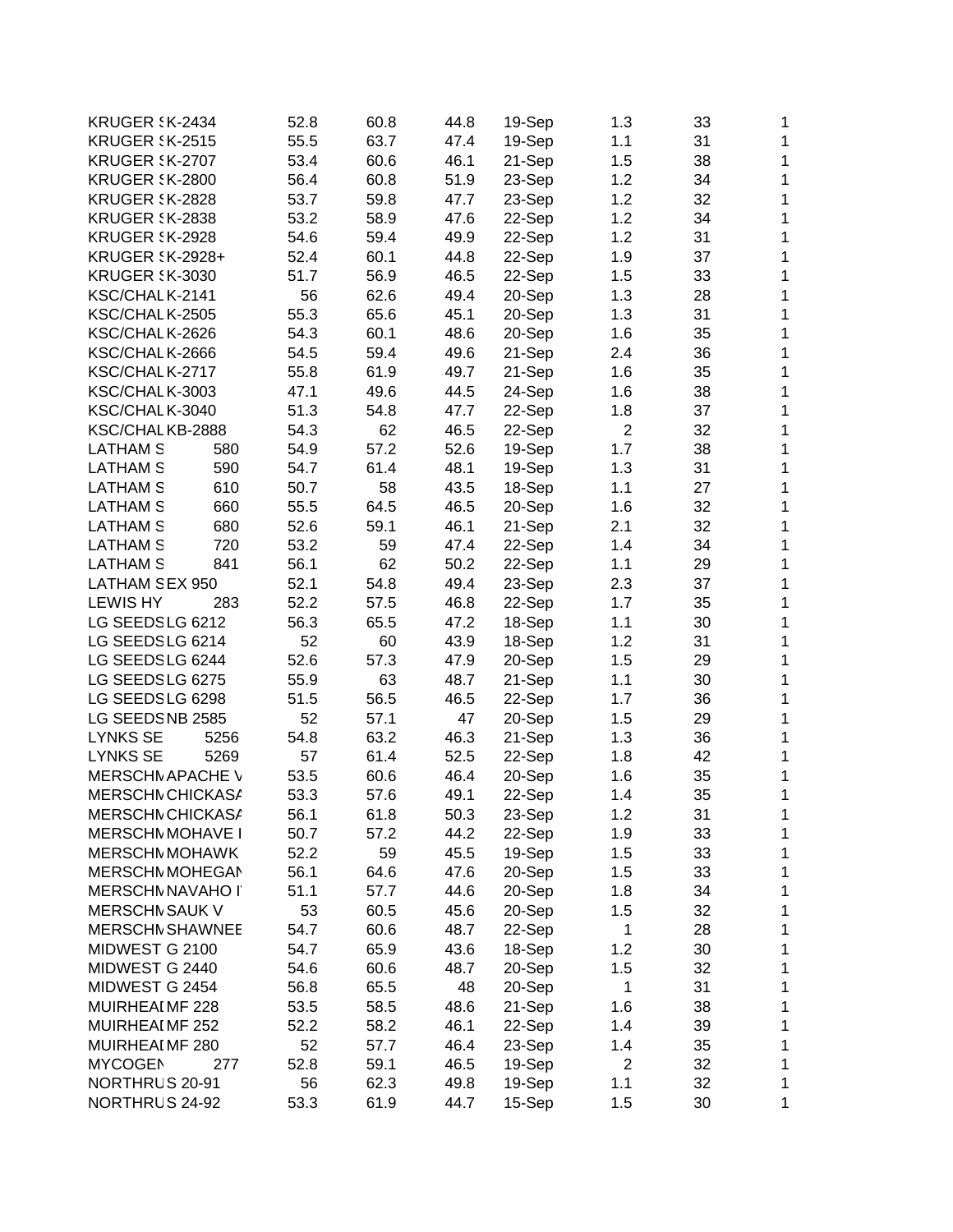| NORTHRUS 29-18           |      | 52.6 | 54.6 | 50.6 | 23-Sep | 1.4            | 37 | 1              |
|--------------------------|------|------|------|------|--------|----------------|----|----------------|
| NORTHRUX 9523            |      | 56.1 | 62.3 | 50   | 20-Sep | 1.3            | 31 | 1              |
| NORTHRUX 9526            |      | 52.2 | 56   | 48.5 | 21-Sep | 1.3            | 30 | $\mathbf{1}$   |
| PIONEER                  | 9252 | 56.5 | 59.7 | 53.4 | 19-Sep | 1.1            | 31 | 1              |
| PIONEER                  | 9254 | 54.4 | 57.8 | 51   | 18-Sep | 1.3            | 29 | 1              |
| PIONEER                  | 9255 | 53.6 | 62.6 | 44.5 | 20-Sep | 1.9            | 31 | 1              |
| <b>PIONEER</b>           | 9273 | 56.2 | 61.1 | 51.2 | 20-Sep | 1.7            | 33 | 1              |
| PIONEER I                | 9281 | 56.3 | 61.2 | 51.3 | 21-Sep | 1.3            | 31 | 1              |
| PROFISEE PS 2720         |      | 53.8 | 61.6 | 45.9 | 22-Sep | 1.1            | 30 | 1              |
| PROFISEE PSX 235         |      | 53.6 | 59.3 | 47.9 | 20-Sep | 1.4            | 34 | 1              |
| <b>PUBLIC V/2008 BC</b>  |      | 50.4 | 61.4 | 39.3 | 20-Sep | 1.6            | 38 | 1              |
| PUBLIC V/BURLISON        |      | 48.4 | 50.9 | 45.9 | 22-Sep | 1.8            | 39 | 1              |
| PUBLIC V/CHAPMAN         |      | 51.4 | 55.5 | 47.3 | 22-Sep | 1.9            | 36 | 1              |
| PUBLIC V/CONRAD {        |      | 49.9 | 54.5 | 45.3 | 20-Sep | 1.6            | 33 | 1              |
| PUBLIC V/JACK            |      | 48.7 | 52.9 | 44.4 | 23-Sep | 2.6            | 47 | 1              |
| PUBLIC V/KENWOOI         |      | 50.7 | 54.2 | 47.2 | 20-Sep | 2.3            | 35 | 1              |
| <b>ROESCHL</b>           | 8243 | 53.1 | 59.3 | 46.9 | 19-Sep | 1.5            | 31 | 1              |
| SIEBEN H'                | 224  | 50.3 | 59.4 | 41.3 | 19-Sep | 1.2            | 32 | $\mathbf 1$    |
| SIEBEN H'                | 263  | 50.5 | 60.1 | 40.8 | 20-Sep | 1.1            | 31 | $\overline{2}$ |
| SIEBEN H'                | 273  | 51.7 | 56   | 47.5 | 22-Sep | 1.8            | 37 | $\mathbf 1$    |
| SIEBEN H'                | 275  | 56.4 | 61.9 | 51   | 22-Sep | 1.5            | 37 | 1              |
| SIEBEN H'                | 285  | 49.7 | 54.6 | 44.7 | 22-Sep | $\overline{2}$ | 38 | 1              |
| SIEBEN H'                | 291  | 52.2 | 57.1 | 47.2 | 22-Sep | 1.1            | 38 | 1              |
| <b>STINE SEE</b>         | 2371 | 52.9 | 60.3 | 45.6 | 20-Sep | 1.4            | 33 | 1              |
| <b>STINE SEE</b>         | 2481 | 52.6 | 59.7 | 45.4 | 18-Sep | 1.4            | 29 | 1              |
| <b>STINE SEE</b>         | 2621 | 56.6 | 66   | 47.3 | 20-Sep | 1.3            | 31 | 1              |
| <b>STINE SEE</b>         | 2665 | 53.7 | 60.9 | 46.5 | 21-Sep | 1.7            | 33 | 1              |
| <b>STINE SEE</b>         | 2671 | 55.6 | 61.4 | 49.9 | 23-Sep | 1.2            | 28 | 1              |
| <b>SUN-AG S SAS 2198</b> |      | 51.2 | 55.2 | 47.1 | 20-Sep | 1.9            | 33 | 1              |
| <b>SUNSTAR</b>           | 2880 | 49.3 | 53.1 | 45.5 | 21-Sep | 1.9            | 35 | 1              |
| SUNSTAR EX 2700          |      | 53.9 | 56.8 | 51   | 23-Sep | 1              | 30 | 1              |
| SUNSTAR EX 2750          |      | 52.3 | 55.7 | 48.8 | 22-Sep | 1.4            | 37 | 1              |
| TERRA IN E 210           |      | 54.9 | 64.7 | 45.1 | 17-Sep | 1.3            | 29 | 1              |
| TERRA IN E 255           |      | 51.5 | 58   | 45   | 18-Sep | 2.2            | 34 | 1              |
| TERRA IN E 285           |      | 55.3 | 60.5 | 50.1 | 21-Sep | 1              | 29 | 1              |
| TERRA IN TS 200          |      | 53.9 | 59.9 | 47.9 | 18-Sep | 1.3            | 32 | 1              |
| TERRA IN TS 253          |      | 54.2 | 60.6 | 47.7 | 19-Sep | 1.4            | 31 | 1              |
| TERRA IN TS 294          |      | 52.3 | 59.2 | 45.4 | 19-Sep | 1.8            | 40 | 1              |
| TRI-COUN GA 2692         |      | 54.6 | 60.3 | 48.8 | 21-Sep | 1.1            | 31 | 1              |
| <b>TRI-COUN MUSTANG</b>  |      | 54.5 | 62   | 46.9 | 22-Sep | 1.7            | 37 | 1              |
| TRI-COUN PINTO           |      | 50.6 | 54.3 | 46.9 | 22-Sep | 1.6            | 34 | 1              |
| TRISLER STRISOY 26       |      | 51.1 | 56.6 | 45.7 |        | 1.5            | 30 |                |
|                          |      |      |      |      | 20-Sep |                |    | 1              |
| TRISLER STRISOY 27       |      | 52.6 | 56.5 | 48.7 | 22-Sep | 1.5            | 35 | $\mathbf 1$    |
| TRISLER STRISOY 28       |      | 50.9 | 52.8 | 49   | 22-Sep | 1.9            | 41 | 1              |
| <b>WHATA HY</b>          | 2350 | 53.6 | 59.7 | 47.5 | 21-Sep | 1.9            | 31 | 1              |
| <b>WHATA H'</b>          | 2550 | 50.2 | 54   | 46.3 | 21-Sep | 1.3            | 30 | 1              |
| <b>WILKENS</b>           | 2367 | 53.1 | 61.1 | 45.2 | 20-Sep | 1.2            | 32 | 1              |
| <b>WILKEN S</b>          | 2455 | 57   | 61.2 | 52.9 | 20-Sep | 1.7            | 35 | 1              |
| <b>WILKEN S</b>          | 2516 | 55.1 | 60.7 | 49.4 | 21-Sep | 1.6            | 30 | $\mathbf{1}$   |
| <b>WILKENS</b>           | 2544 | 55   | 63.1 | 47   | 19-Sep | 1.9            | 31 | $\mathbf{1}$   |
| <b>WILKENS</b>           | 2557 | 52.5 | 58.3 | 46.7 | 22-Sep | 1.9            | 34 | 1              |
| <b>WILKENS</b>           | 2562 | 54.6 | 62.6 | 46.7 | 21-Sep | 1.2            | 33 | $\mathbf{1}$   |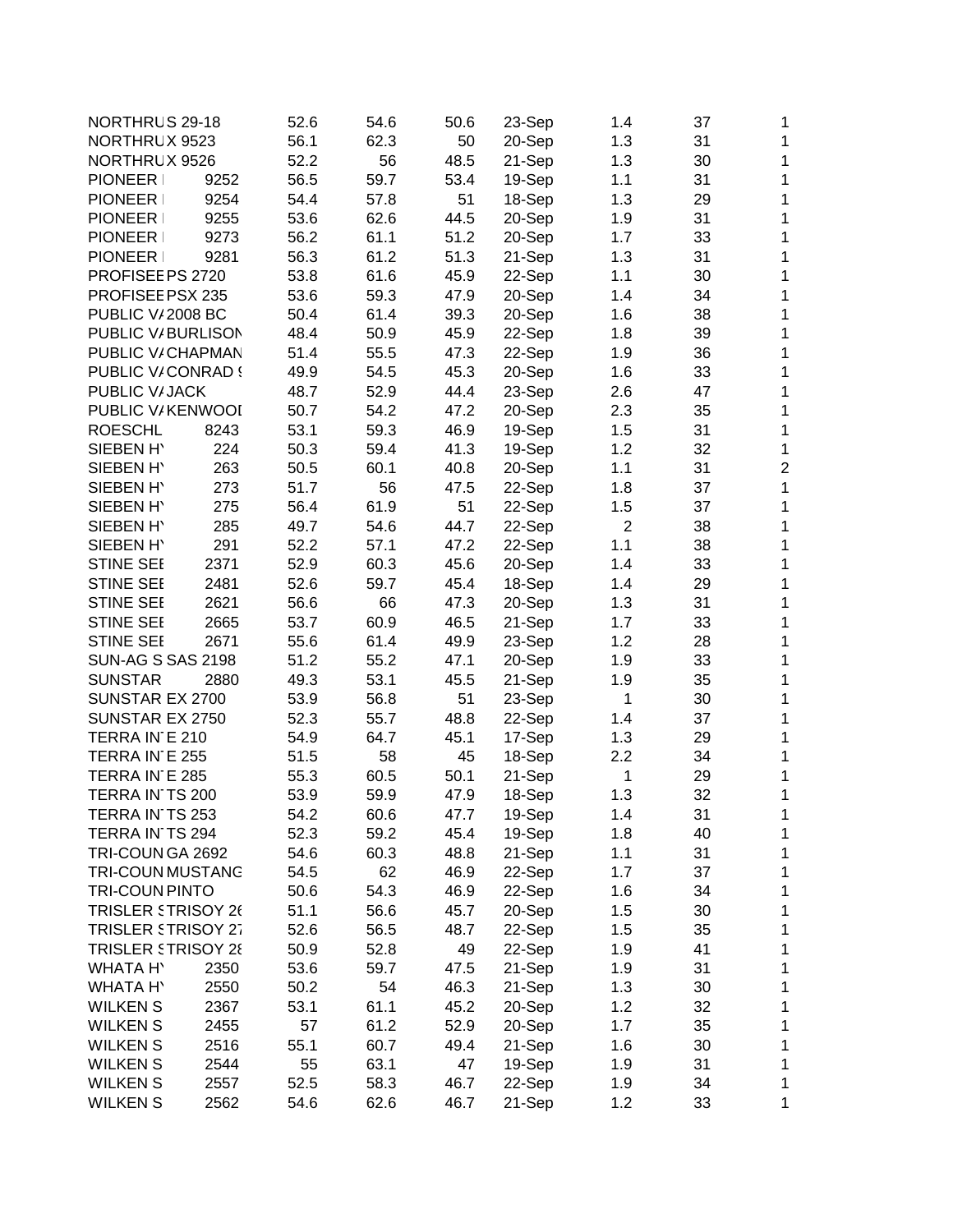| <b>WILKEN S 2566 A</b><br><b>WILKEN S</b><br><b>WILKEN S WE 156</b><br><b>WILKEN S WE 157</b><br><b>WILKEN S WE 162</b> | 2575                         | 52.2<br>50.9<br>52<br>57.3<br>56.6 | 55.4<br>52.1<br>58.8<br>66.5<br>61.6 | 48.9<br>49.8<br>45.1<br>48<br>51.6 | 22-Sep<br>21-Sep<br>20-Sep<br>19-Sep<br>21-Sep | 1.7<br>1.7<br>1.5<br>1.2<br>1.7 | 35<br>35<br>34<br>31<br>39 | 1<br>$\mathbf{1}$<br>$\mathbf{1}$<br>$\mathbf{1}$<br>$\mathbf{1}$ |
|-------------------------------------------------------------------------------------------------------------------------|------------------------------|------------------------------------|--------------------------------------|------------------------------------|------------------------------------------------|---------------------------------|----------------------------|-------------------------------------------------------------------|
|                                                                                                                         | <b>AVERAGE</b><br>L.S.D. 10% | 53.2<br>5.2                        | 59.3<br>3.7                          | 47.1<br>3.7                        |                                                | 1.5<br>0.5                      | 33.6<br>0.1                | 1.1<br>0.5                                                        |
|                                                                                                                         | L.S.D. 30%                   | 3.3                                | 2.3                                  | $2.4$                              |                                                | 0.3                             | 0                          | 0.3                                                               |
|                                                                                                                         | <b>STD ERR (</b>             | 1.6                                | 1.6                                  | 1.6                                |                                                | 0.2                             | 0                          | 0.1                                                               |
|                                                                                                                         | <b>COEFF OF</b>              | 5.2                                | 4.6                                  | $5.9$                              |                                                | 17.7                            | 0.1                        | 22.5                                                              |
| <b>MATURITY GROUP III</b>                                                                                               |                              |                                    |                                      |                                    |                                                |                                 |                            |                                                                   |
| <b>AGRIPRO EX 3030</b>                                                                                                  |                              | 51                                 | 53.3                                 | 48.6                               | 21-Sep                                         | 2.4                             | 38                         | $\mathbf{1}$                                                      |
| <b>CIBA SEEI</b>                                                                                                        | 3311                         | 52.3                               | 55.2                                 | 49.5                               | 21-Sep                                         | 1.6                             | 34                         | $\mathbf{1}$                                                      |
| DAIRYLANDSR-305                                                                                                         |                              | 46.6                               | 46.7                                 | 46.6                               | 22-Sep                                         | 2.3                             | 38                         | 1                                                                 |
| DAIRYLANDST-3131                                                                                                        |                              | 48.9                               | 53.6                                 | 44.2                               | 21-Sep                                         | 2.2                             | 35                         | $\mathbf{1}$                                                      |
| GRIFFITH PL 2738 X                                                                                                      |                              | 51.2                               | 51                                   | 51.3                               | 22-Sep                                         | 1.7                             | 40                         | $\mathbf{1}$                                                      |
| I.C.I. SEEDD-321                                                                                                        |                              | 48.5                               | 52.7                                 | 44.3                               | 22-Sep                                         | 2.3                             | 35                         | $\mathbf{1}$                                                      |
| <b>INTERSTA</b>                                                                                                         | 9233                         | 48.6                               | 49.4                                 | 47.8                               | 24-Sep                                         | 1.6                             | 37                         | $\mathbf{1}$                                                      |
| <b>INTERSTA</b>                                                                                                         | 9432                         | 49                                 | 52.5                                 | 45.4                               | 24-Sep                                         | 2.1                             | 38                         | $\mathbf 1$                                                       |
| KALTENBEKB 315                                                                                                          |                              | 48.4                               | 53.2                                 | 43.6                               | 23-Sep                                         | 1.5                             | 38                         | $\mathbf{1}$                                                      |
| KSC/CHALK-3213                                                                                                          |                              | 49.6                               | 50.5                                 | 48.7                               | 21-Sep                                         | 1.7                             | 34                         | $\overline{1}$                                                    |
| LEWIS HY 3100 STS                                                                                                       |                              | 47.6                               | 50.1                                 | 45.1                               | 25-Sep                                         | 2.4                             | 38                         | $\mathbf 1$                                                       |
| LG SEEDSLG 6327                                                                                                         |                              | 48.3                               | 50.6                                 | 46.1                               | 22-Sep                                         | 2.1                             | 37                         | $\overline{1}$                                                    |
| LG SEEDSLG 6335                                                                                                         |                              | 50.7                               | 53.8                                 | 47.6                               | 24-Sep                                         | 1.7                             | 37                         | $\mathbf{1}$                                                      |
| NORTHRUS 30-06                                                                                                          |                              | 51.8                               | 59.6                                 | 44                                 | 21-Sep                                         | 1.4                             | 36                         | $\mathbf{1}$                                                      |
| PIONEER I                                                                                                               | 9304                         | 51.6                               | 57.5                                 | 45.7                               | 21-Sep                                         | 1.1                             | 34                         | $\mathbf{1}$                                                      |
| <b>PIONEER</b>                                                                                                          | 9323                         | 46.9                               | 51                                   | 42.9                               | 23-Sep                                         | 1.7                             | 37                         | 1                                                                 |

PIONEER 9342 47.8 50.6 45 21-Sep 1.8 35

PIONEER 9343 47.9 50.9 44.9 21-Sep 1.8 37

PUBLIC V/2007 BC 49.2 49.7 48.6 22-Sep 1.7 37

PUBLIC V/CHARLES 42.4 47.3 37.5 26-Sep 1.1 23

PUBLIC V/IA 3003 51.4 60 42.8 20-Sep 1.4 34

PUBLIC V/IA 3004 51.9 59.2 44.6 20-Sep 1.9 38

PUBLIC V/MACON 43.7 47.6 39.7 25-Sep 2.1 38

PUBLIC V/MARCUS [ 48.3 53.8 42.8 20-Sep 2.2 31

PUBLIC V/PIATT 45.7 46 45.4 25-Sep 2.1 43

PUBLIC V/PROBST 45.3 47.1 43.6 22-Sep 2.3 38

PUBLIC V/RESNIK 40.1 41.3 39 24-Sep 2.1 35

PUBLIC V/YALE 46.1 47 45.2 28-Sep 2.3 41

STINE SEE 3171 54.9 59.7 50.1 22-Sep 2.2 36

TERRA INTE 315 52.4 53.8 51.1 24-Sep 1.9 39

TRISLER STRISOY 33 47.4 52.4 42.4 22-Sep 2.2 37

PUBLIC V/EDISON 43.9 43.3 44.4 22-Sep

PUBLIC V/IA 2022 51.1 54.1 48.1 21-Sep

PUBLIC V/IROQUOIS 48.7 48.4 49.1 22-Sep

PUBLIC V/THORNE 46.9 50.5 43.3 24-Sep

1

1

1

1

1

1

1

1

1

1

1

1

1

1

1

1

1

1

1

2 39

2 40

2 40

2 37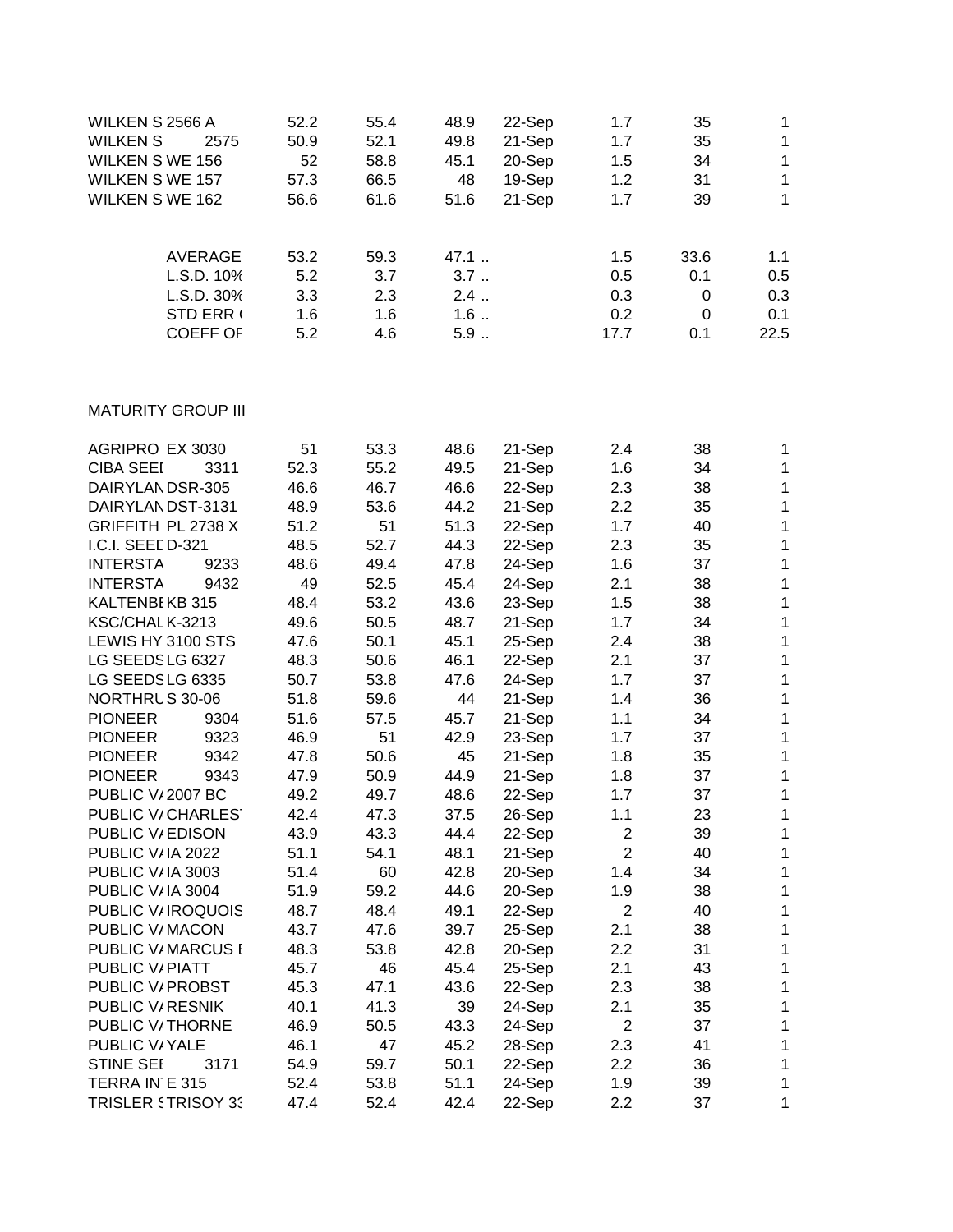| WILKEN S<br><b>WILKEN S WE 154</b><br><b>WILKEN S WE 170</b> | 3406                                | 48.8<br>51.2<br>47.1 | 52.4<br>55.6<br>47.9 | 45.2<br>46.8<br>46.3 | 22-Sep<br>20-Sep<br>24-Sep | 2.3<br>1.8<br>1.5 | 37<br>36<br>39 |            |
|--------------------------------------------------------------|-------------------------------------|----------------------|----------------------|----------------------|----------------------------|-------------------|----------------|------------|
|                                                              | AVERAGE                             | 48.4                 | 51.4                 | 45.4                 |                            | 1.9               | 37             |            |
|                                                              | L.S.D. 10%<br>L.S.D. 30%            | 5.9<br>3.7           | 3.9<br>2.4           | 4.5<br>2.8           |                            | 0.6<br>0.4        | 0.1<br>0.1     | 0.1<br>0.1 |
|                                                              | <b>STD ERR (</b><br><b>COEFF OF</b> | 1.8<br>6.4           | 1.6<br>5.6           | 1.9<br>7.3           |                            | 0.2<br>16.1       | 0<br>0.2       | 0<br>5.9   |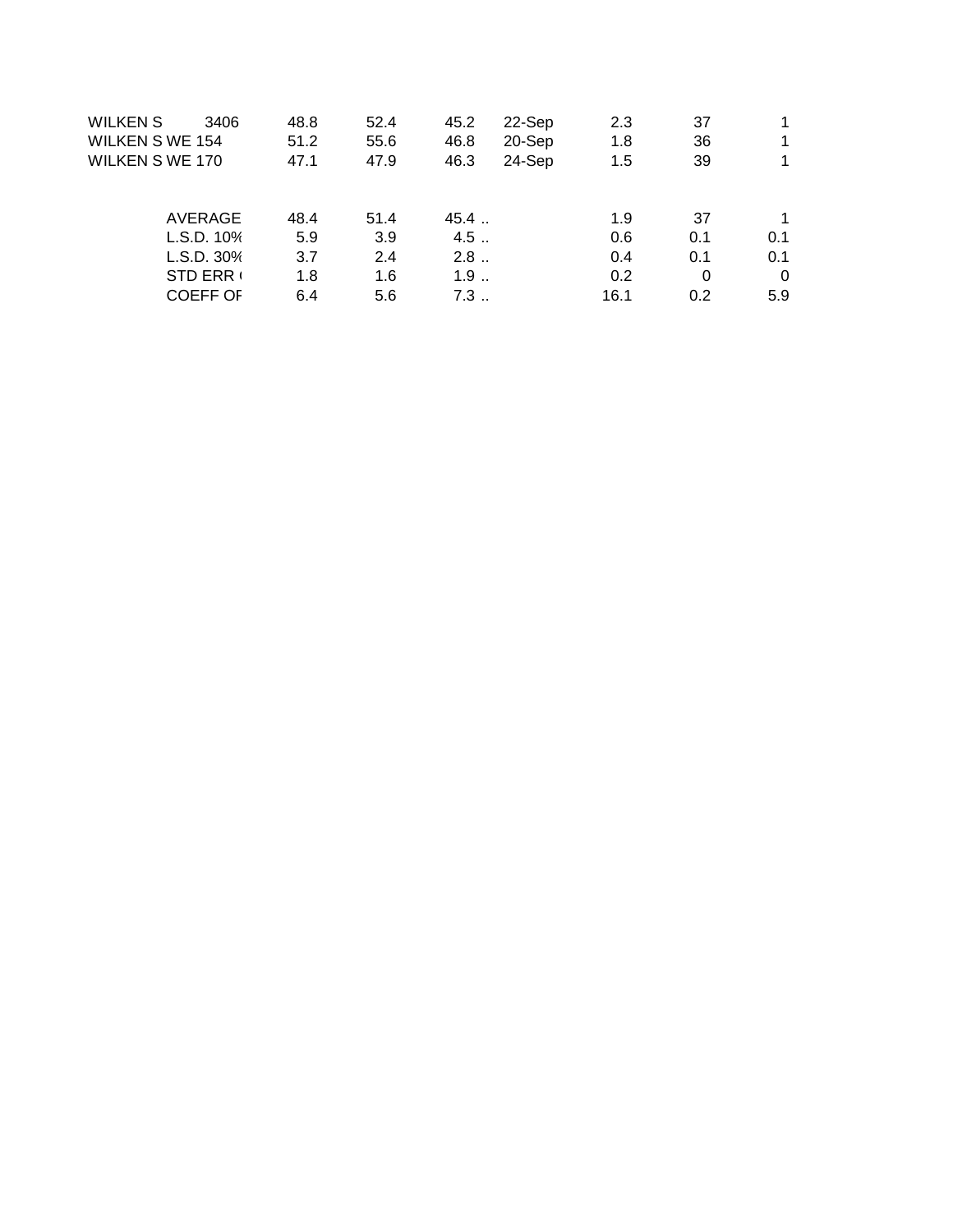| Ave<br>2 yr<br>bu/a |                          | Ave<br>3 yr<br>bu/a |                      |  |
|---------------------|--------------------------|---------------------|----------------------|--|
|                     | 51.6                     |                     | 53.1                 |  |
|                     | 57<br>53.7<br>53.8<br>57 |                     | 56.4<br>55.1<br>54.5 |  |
| .,                  | 54.6                     | .,                  | 54.8                 |  |
| .,                  | 2.3<br>7.4               | .,                  | 1.4<br>4.4           |  |
|                     | 56.4<br>61<br>60.1       |                     | 57<br>61.3           |  |
|                     | 59.8                     |                     | 60.3                 |  |
|                     | 59.4                     |                     | 59.4                 |  |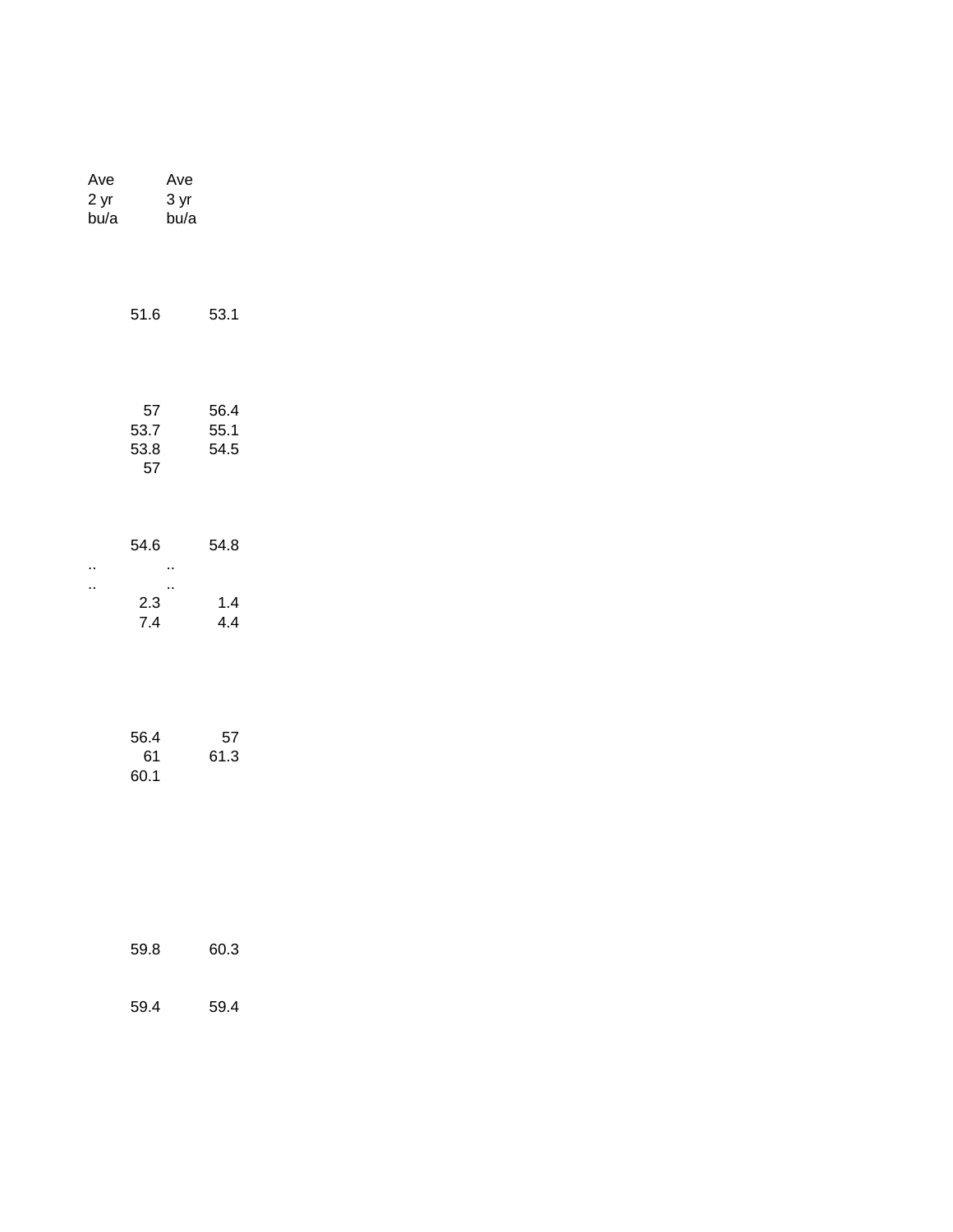| 58.4<br>59.3                 | 59.4                 |  |
|------------------------------|----------------------|--|
| 60.2<br>62                   | 60.8<br>62.1         |  |
| 57.8<br>57.1                 | 57.9                 |  |
| 62.7<br>60.3<br>59.5         | 60.5                 |  |
| 58<br>57.2<br>62             | 58.7<br>61.7         |  |
| 58.5                         | 57.8                 |  |
| 60.9                         | 60.6                 |  |
| 60.2                         | 61.4                 |  |
| 56.4<br>58.7<br>57.7         | 59                   |  |
| 60.8                         |                      |  |
| 61.4<br>59.3<br>58.9<br>59.1 | 60.9<br>59.7<br>59.2 |  |
| 60.8<br>61.6                 | 61.2                 |  |
| 59.9<br>59.9                 | 61.1                 |  |
| 61.1<br>64.6                 |                      |  |
| 61.5<br>63.9                 |                      |  |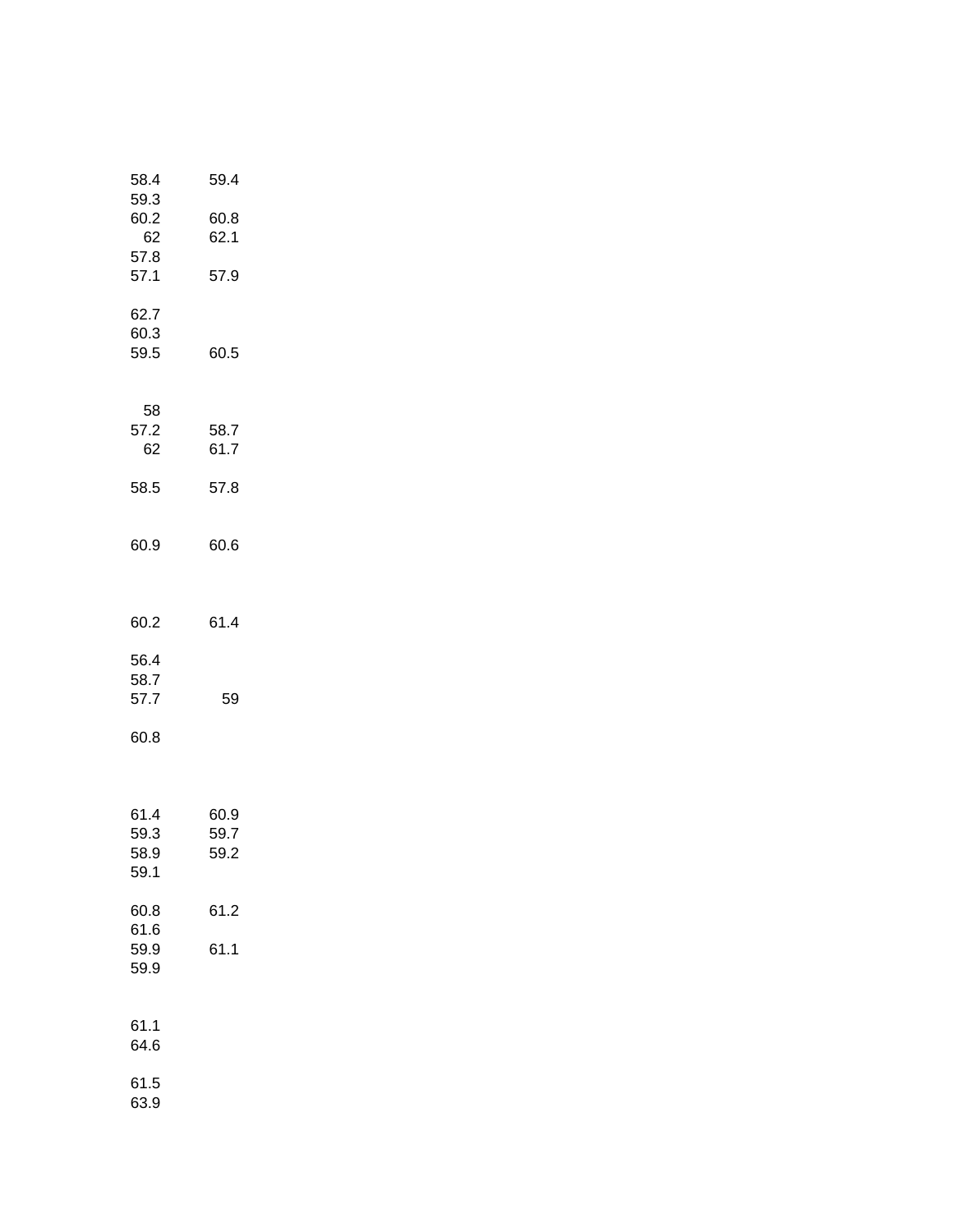| 64.9               |              |  |
|--------------------|--------------|--|
| 64.2<br>64<br>62.5 | 63.5<br>62.8 |  |
| 60.9               |              |  |
| 61.1<br>61         | 60.8<br>60.4 |  |

| 58.7                 | 60.2       |
|----------------------|------------|
| 60.1<br>60.7<br>63.3 | 60<br>60.6 |
| 58.3<br>60.1<br>63.2 | 60.4       |
| 56.3<br>59.1<br>58.5 |            |
|                      |            |
| 60.4<br>61           | 61         |

59.2

58 58.3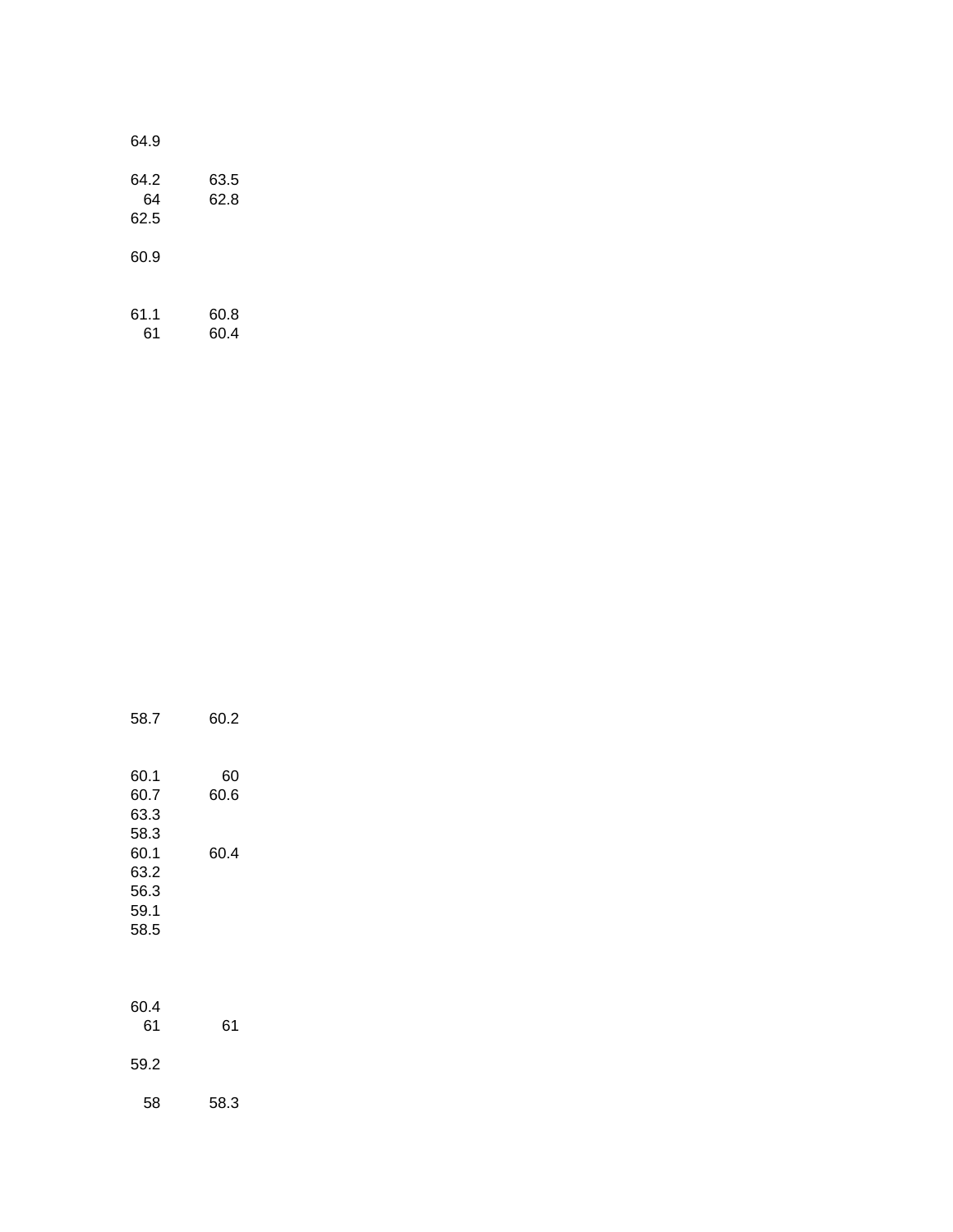| 60.5                                       | 60.1                 |
|--------------------------------------------|----------------------|
| 59.6<br>60.2<br>62.4                       | 60.3                 |
| 54.1<br>55.3<br>55.7<br>58.3<br>55<br>60.5 | 54.2<br>55.5<br>59.7 |
| 58                                         |                      |
| 59<br>56<br>55.8                           | 58.2<br>56.9<br>56.7 |
| 63.3                                       |                      |
| 64.9<br>59.1                               |                      |

| 60.6                                 | 60.8                 |  |
|--------------------------------------|----------------------|--|
| 62.2<br>58.4<br>58.6<br>59.6<br>57.2 | 60.5<br>57.8<br>60.2 |  |
| 61.7<br>60.3<br>60.1<br>59.3<br>57.4 | 60<br>60.6           |  |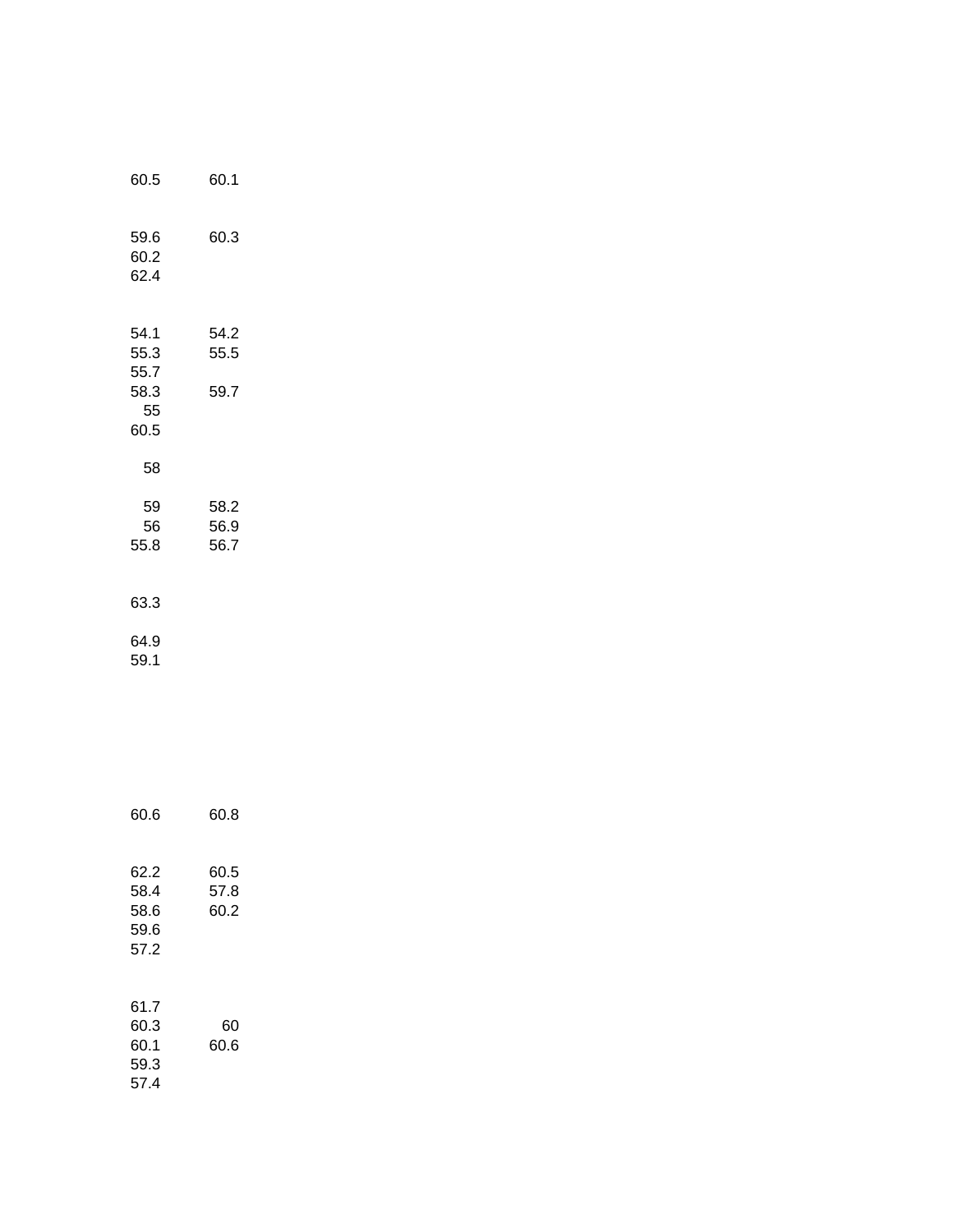| 58.2 |
|------|
|      |
|      |

|          | 59.8                         | 59.7         |  |
|----------|------------------------------|--------------|--|
| .,<br>., | .,<br>.,<br>2.3<br>6.7       | 1.8<br>5.3   |  |
|          | 57.3<br>55.4                 | 57.4<br>56.1 |  |
|          | 57.2<br>56.2                 | 57.8         |  |
|          | 56.9<br>58.1                 | 58.6         |  |
|          | 54.2                         |              |  |
|          | 50.6<br>58.2                 | 51.2         |  |
|          | 53.7<br>49.3                 |              |  |
|          | 53.9<br>52.3<br>48.9<br>55.2 | 50.7<br>56.3 |  |
|          | 56                           | 56           |  |